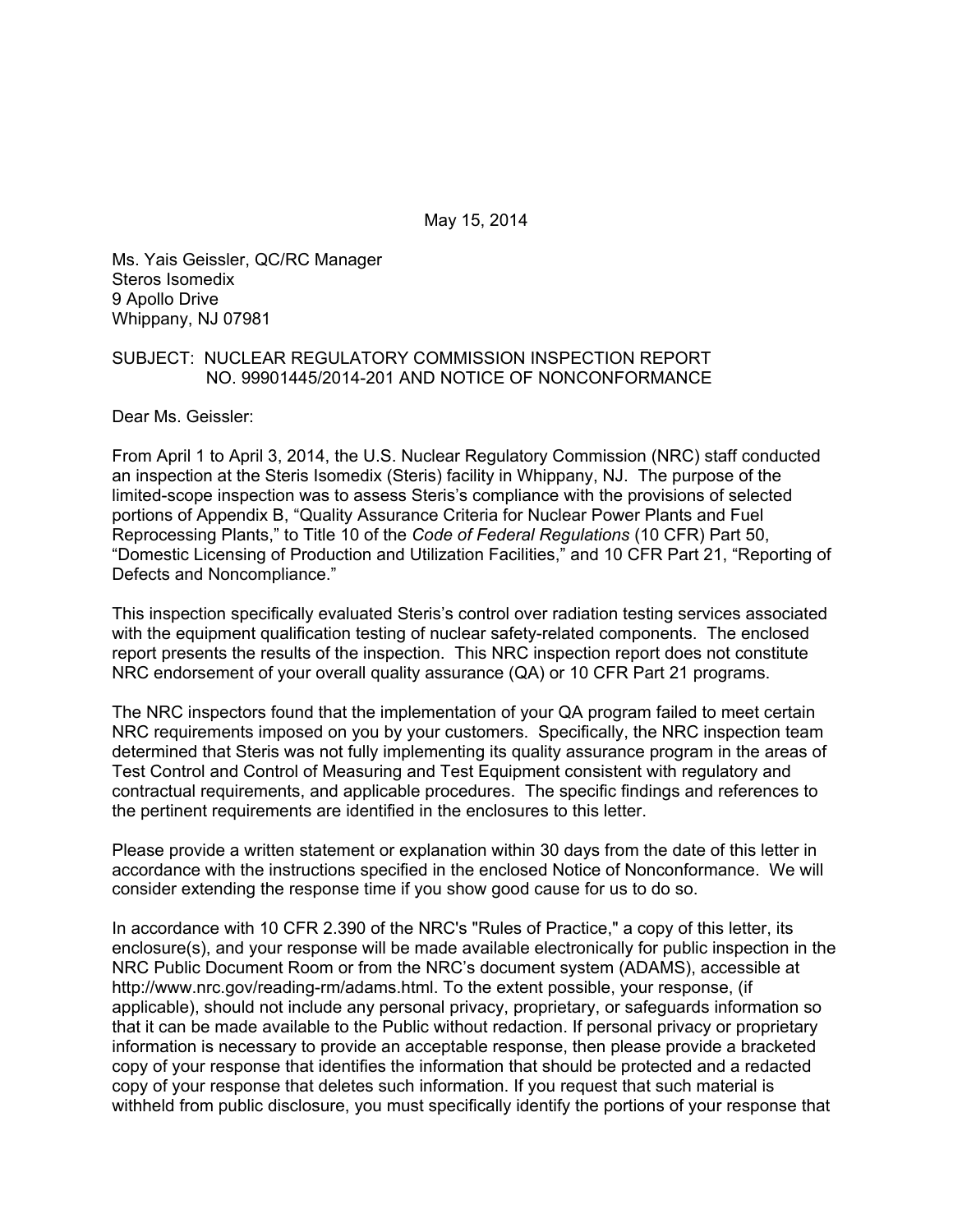Y. Geissler - 2 - 2 -

you seek to have withheld and provide in detail the bases for your claim (e.g., explain why the disclosure of information will create an unwarranted invasion of personal privacy or provide the information required by 10 CFR 2.390(b) to support a request for withholding confidential commercial or financial information).

Sincerely,

### */RA/*

Richard A. Rasmussen, Chief Electrical Vendor Inspection Branch Division of Construction Inspection and Operational Programs Office of New Reactors

Docket No.: 99901445

Enclosures:

- 1. Notice of Nonconformance
- 2. Inspection Report 99901445/2014-201 and Attachment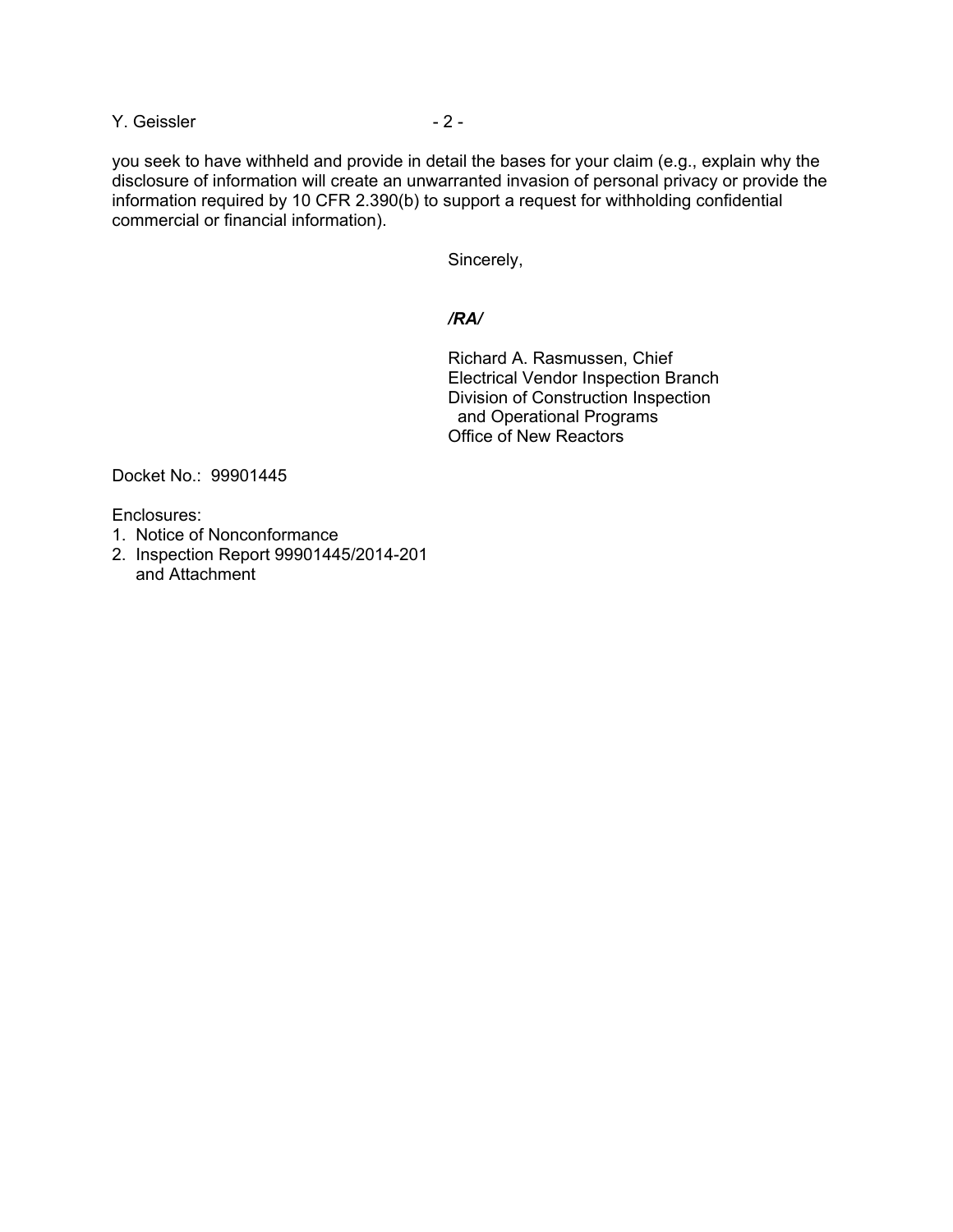Y. Geissler - 2 - 2 -

you seek to have withheld and provide in detail the bases for your claim (e.g., explain why the disclosure of information will create an unwarranted invasion of personal privacy or provide the information required by 10 CFR 2.390(b) to support a request for withholding confidential commercial or financial information).

Sincerely,

### */RA/*

Richard A. Rasmussen, Chief Electrical Vendor Inspection Branch Division of Construction Inspection and Operational Programs Office of New Reactors

Docket No.: 99901445

Enclosures:

.

- 1. Notice of Nonconformance
- 2. Inspection Report 99901445/2014-201 and Attachment

## **DISTRIBUTION**:

ASakadales Yais.geissler@steris.com Jack.Tway@dep.state.nj.us

| <b>ADAMS ACCESSION No.: ML14128A117</b> |                |               | *Concurred via email | NRO-002       |  |  |
|-----------------------------------------|----------------|---------------|----------------------|---------------|--|--|
| <b>OFFICE</b>                           | NRO/DSEA/RPAC  | NRO/DCIP/EVIB | NRO/DCIP             | NRO/DCIP/EVIB |  |  |
| <b>NAME</b>                             | <b>RLaVera</b> | JJacobson     | TFrve                | RRasmussen    |  |  |
| <b>DATE</b>                             | 5/1/2014       | 5/5/2014      | 5/2/2014             | 5/15/2014     |  |  |
|                                         |                |               |                      |               |  |  |

**OFFICIAL RECORD COPY**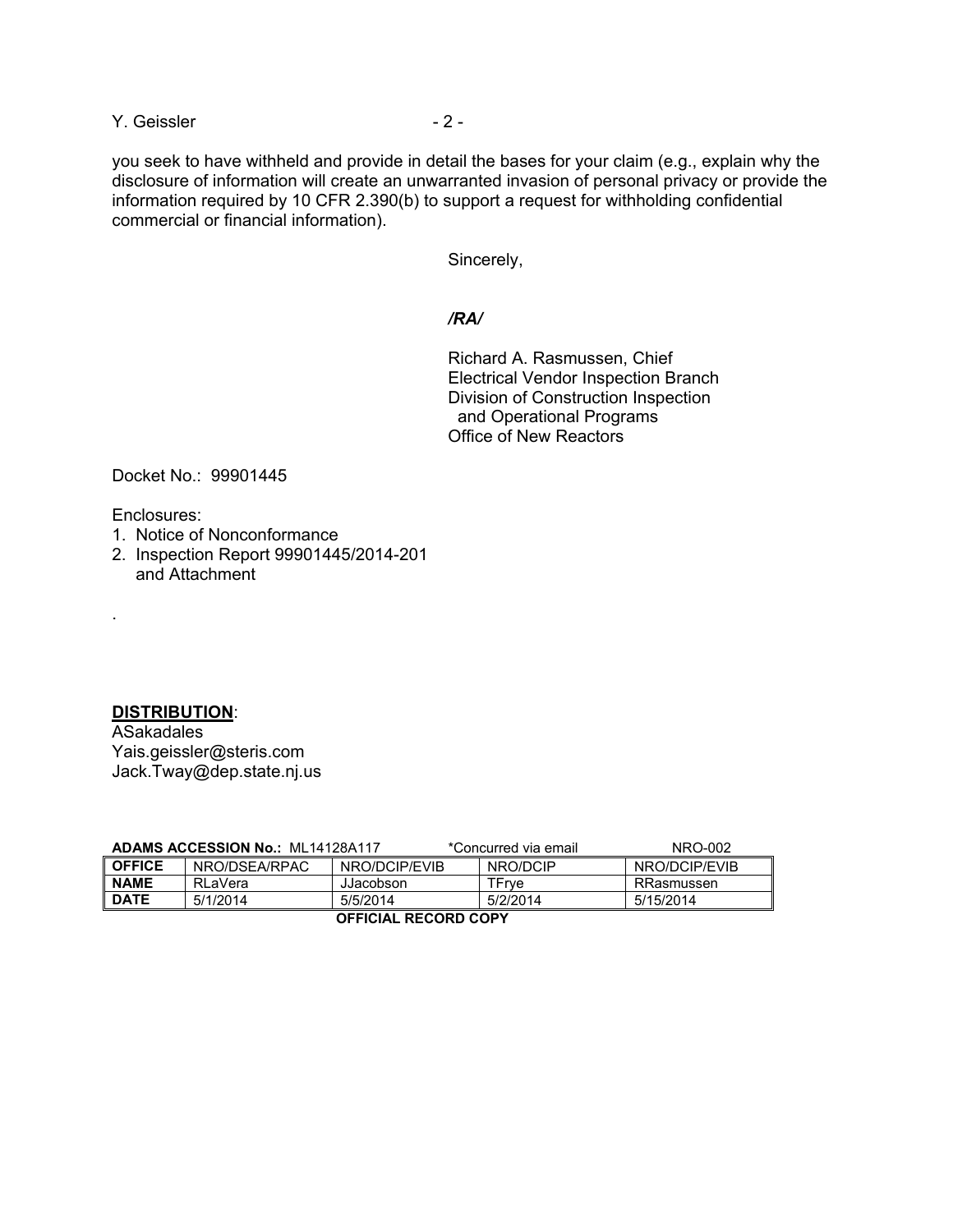### **NOTICE OF NONCONFORMANCE**

Steris Isomedix Docket No. 99901445 9 Apollo Drive Report No. 2014-201 Whippany, NJ 07981

Based on the results of a U.S. Nuclear Regulatory Commission (NRC) inspection conducted of Steris Isomedix (hereafter referred to as Steris), at their facility in Whippany, NJ, from April 1-3, 2014, it appears that certain activities were not conducted in accordance with NRC requirements that were contractually imposed upon Steris by its customers or by NRC licensees.

A. Criterion XI, "Test Control," of Appendix B, "Quality Assurance Criteria for Nuclear Power Plants and Fuel Reprocessing Plants," to Title 10 of the *Code of Federal Regulations* (10 CFR) Part 50, "Domestic Licensing of Production and Utilization Facilities," states, in part, that "Test procedures shall include provisions for assuring that all prerequisites for the given test have been met, that adequate test instrumentation is available and used, and that the test is performed under suitable environmental conditions. Test results shall be documented and evaluated to assure that test requirements have been satisfied."

Criterion XII, "Control of Measuring and Test Equipment," of Appendix B, "Quality Assurance Criteria for Nuclear Power Plants and Fuel Reprocessing Plants," 10 CFR Part 50, "Domestic Licensing of Production and Utilization Facilities," states, in part, that "Measures shall be established to assure that tools, gages, instruments, and other measuring and testing devices used in activities affecting quality are properly controlled, calibrated, and adjusted at specified periods to maintain accuracy within necessary limits."

Contrary to the above, as of April 3, 2014, Steris failed to ensure that the measuring and testing system (e.g. the dosimeters, associated procedures, and dosimetry reading equipment) used to determine the applied radiation dose to nuclear components was properly controlled and calibrated. Specifically, the "Technical Report on Analysis of Dosimetric Uncertainties for Routine Use of the Red 4034 Dosimetry System", dated June 28, 2013, created by Steris for assessing the accuracy of radiation dose measurements, failed to account for all uncertainties in the process as related to the irradiation of nuclear components. Steris failed to account for the density of other product placed into the irradiation chamber, source decay, and location within the irradiation chamber. As a consequence, the actual radiation dose applied to nuclear components could be less than what was requested by Steris's customers.

This issue has been identified as Nonconformance 99901145/2014-201-01.

Please provide a written statement or explanation to the U.S. Nuclear Regulatory Commission, ATTN: Document Control Desk, Washington, DC 20555-0001 with a copy to the Chief, Electrical Vendor Inspection Branch, Division of Construction Inspection and Operational Programs, Office of New Reactors, within 30 days of the date of the letter transmitting this Notice of Nonconformance. This reply should be clearly marked as a "Reply to a Notice of Nonconformance" and should include for each noncompliance: (1) the reason for the noncompliance, or if contested, the basis for disputing the noncompliance; (2) the corrective steps that have been taken and the results achieved; (3) the corrective steps that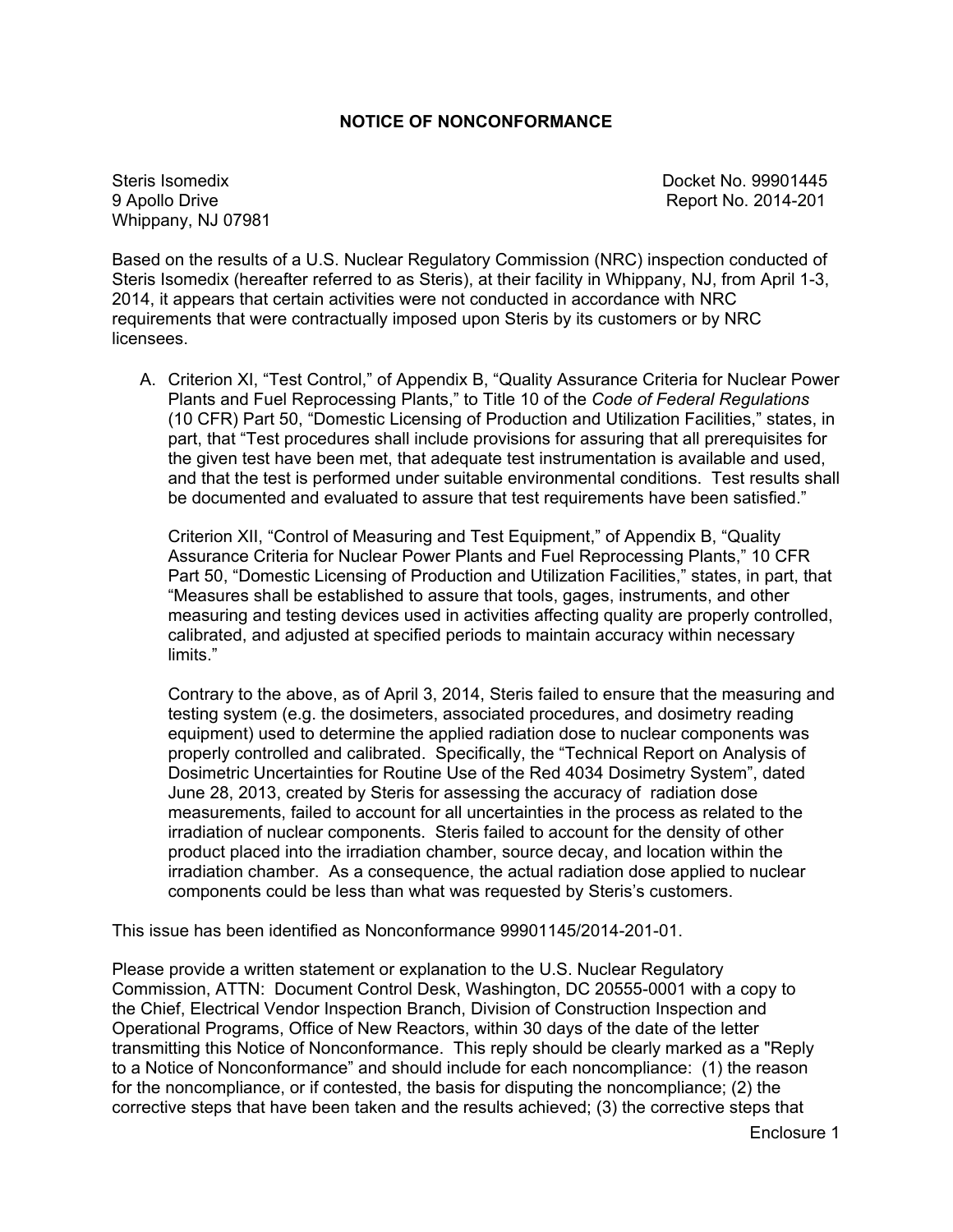will be taken to avoid noncompliances; and (4) the date when your corrective action will be completed. Where good cause is shown, consideration will be given to extending the response time.

Because your response will be made available electronically for public inspection in the NRC Public Document Room or from the NRC's document system (ADAMS), accessible from the NRC Web site at http://www.nrc.gov/reading-rm/adams.html, to the extent possible, it should not include any personal privacy, proprietary, or safeguards information so that it can be made available to the public without redaction. If personal privacy or proprietary information is necessary to provide an acceptable response, then please provide a bracketed copy of your response that identifies the information that should be protected and a redacted copy of your response that deletes such information.

If you request withholding of such material, you must specifically identify the portions of your response that you seek to have withheld and provide in detail the bases for your claim of withholding (e.g., explain why the disclosure of information will create an unwarranted invasion of personal privacy or provide the information required by 10 CFR 2.390(b) to support a request for withholding confidential commercial or financial information).

Dated this 15th day of May 2014.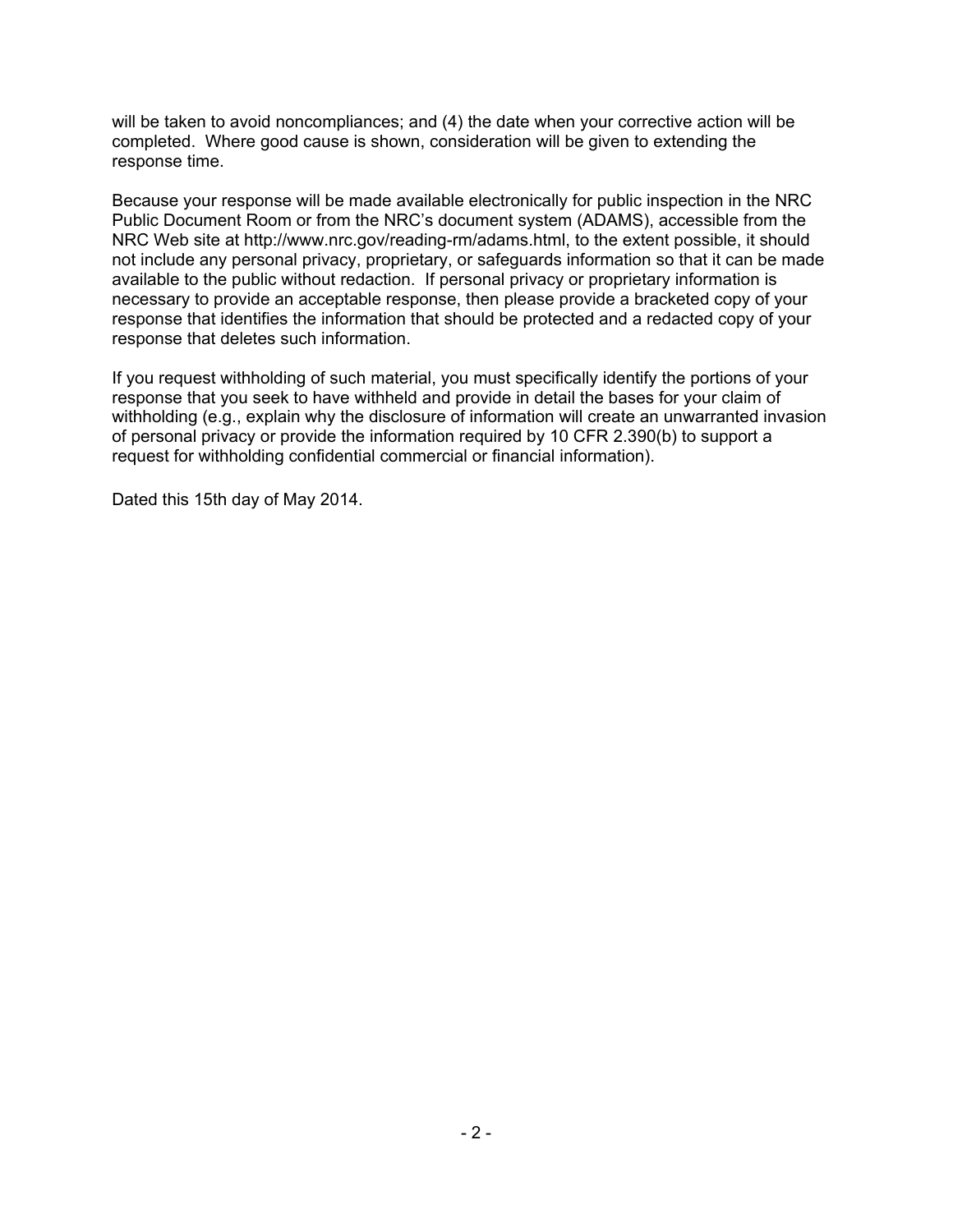#### **U.S. NUCLEAR REGULATORY COMMISSION OFFICE OF NEW REACTORS DIVISION OF CONSTRUCTION INSPECTION AND OPERATIONAL PROGRAMS VENDOR INSPECTION REPORT**

| Docket No.:                    | 99901445                                                                                                                                                                      |
|--------------------------------|-------------------------------------------------------------------------------------------------------------------------------------------------------------------------------|
| Report No.:                    | 99901445/2014-201                                                                                                                                                             |
| Vendor:                        | Steris Isomedix<br>9 Apollo Drive<br>Whippany, NJ 07981                                                                                                                       |
| Vendor Contact:                | Ms. Yais Geissler, QS/QC Manager,<br>Yais.Geisller@Steris.com                                                                                                                 |
| Background:                    | Steris performs radiation aging services to the nuclear industry<br>associated with the equipment qualification of nuclear<br>safety-related components.                      |
| <b>Inspection Dates:</b>       | April 1-3, 2014                                                                                                                                                               |
| <b>Inspection Team Leader:</b> | Jeffrey Jacobson, NRO/DCIP/EVIB                                                                                                                                               |
| Inspectors:                    | Ronald LaVera, NRO/DSEA/RPAC<br>Jack Tway, State of New Jersey, Observer                                                                                                      |
| Approved by:                   | Richard A. Rasmussen, Chief<br><b>Electrical Vendor Inspection Branch</b><br>Division of Construction Inspection<br>and Operational Programs<br><b>Office of New Reactors</b> |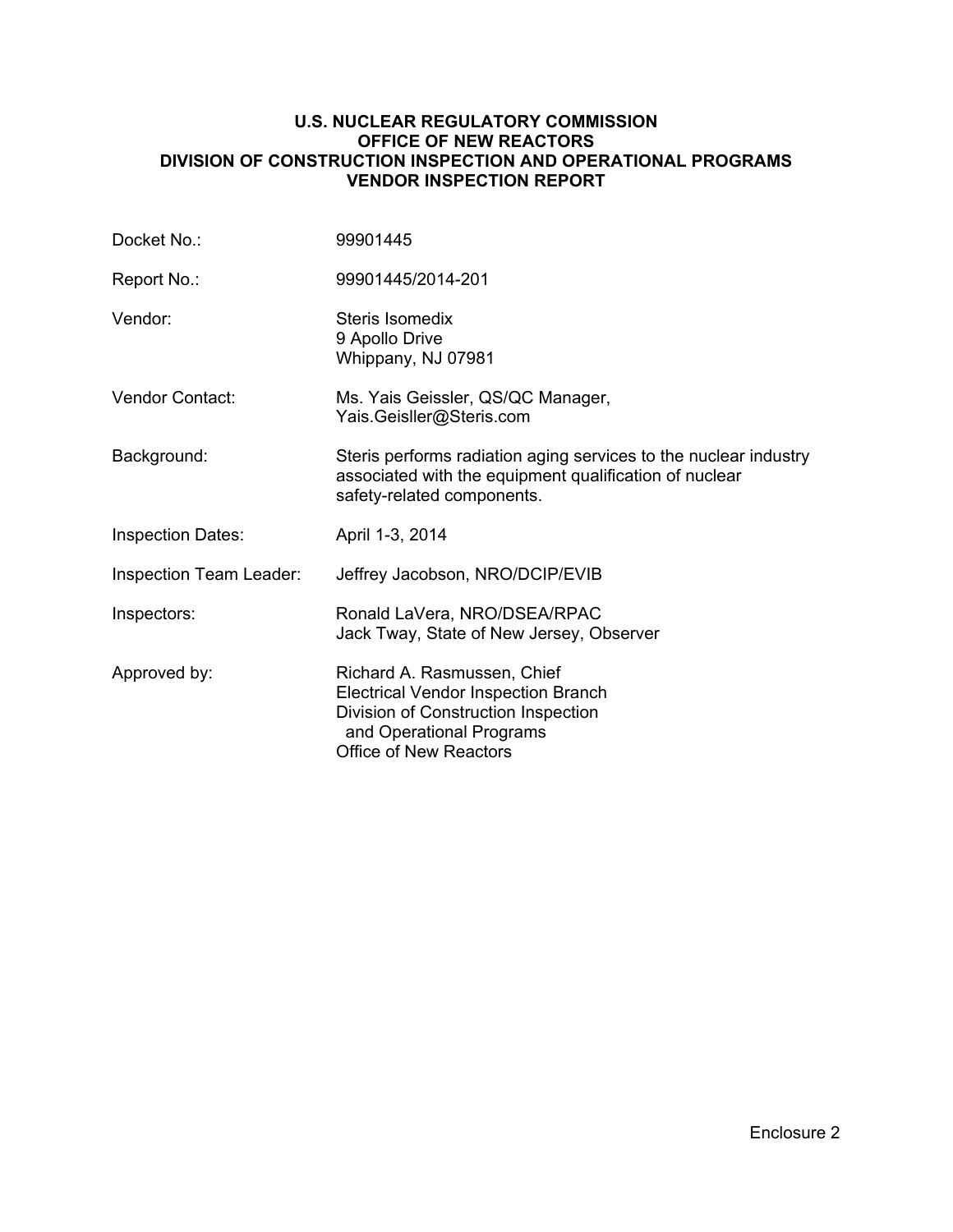### **EXECUTIVE SUMMARY**

#### Steris Isomedix 99901445/2014-201

The NRC inspection team performed an inspection at the Steris-Isomedix (Steris) facility in Whippany, New Jersey to review the processes being utilized by Steris to control radiation testing for nuclear safety-related components. The radiation testing is generally performed on component test specimens and simulates actual radiation doses that would be received by installed components in end of life conditions. Steris uses a batch processing irradiation system that consists of a Cobalt 60 source which is contained in a storage pool of water. Component irradiation is initiated by raising the source out of the shielding/storage pool of water. When the source is in the pool, the radiation levels inside the room are minimal, allowing personnel access to load and unload product. Once the product is loaded into the room, personnel are evacuated and the cobalt 60 source is raised for a predetermined period of time depending on the radiation dose level requirements of the particular product.

The focus of the inspection was on ensuring that the processes used at Steris were sufficient to ensure that nuclear components were being properly irradiated to customer requirements, specifically with regard to the radiation dose rate and total applied dose. The team toured the Steris facility, including the pre-irradiation storage area, the carrier preparation area, the post irradiation storage area, the control room, the dosimetry room and the irradiation cell. The team observed several in process nuclear components inside the radiation cell. Purchase orders for the nuclear components being processed during the inspection were reviewed by the team.

The team identified that unlike the process used to verify the radiation dose applied to the majority of commercial product, the process used at Steris to verify the radiation dose applied to nuclear components did not include continuous direct dosimetry measurements of radiation. Instead, a dose rate study was performed which was used to determine the dose rate in the area where the nuclear components were located, and then an assumed total dose was calculated based upon the dose rate and time within the irradiator. The team identified this method of calculating radiation dose failed to properly account for several factors that could impact the accuracy of the calculation. The process used at Steris failed to consider factors associated with in-carrier product density, source decay, and product placement within the irradiator into the overall dosimetry uncertainty analysis. As a consequence, the actual radiation dose applied to nuclear components could be less than what was requested by Steris's customers. This was identified by the team to be a Nonconformance of Criterion XI, "Test Control," of Appendix B, "Quality Assurance Criteria for Nuclear Power Plants and Fuel Reprocessing Plants," to Title 10 of the *Code of Federal Regulations* Part 50, "Domestic Licensing of Production and Utilization Facilities," and Criterion XII, "Control of Measuring and Test Equipment." Nonconformance 99901445/2014-201-01.

The team also reviewed procedures and records, interviewed personnel, and inspected equipment utilized at Steris to read the dosimeters used to measure radiation dose and for establishing dosimeter calibration curves. No findings of significance were associated with this review.

Lastly, the team reviewed documentation associated with several recent nuclear orders for component irradiation services. While no findings of significance were identified, the team did identify as an observation that the Certificates of Conformance issued by Steris could be enhanced by clearly indicating the overall error range of the dosimetry process.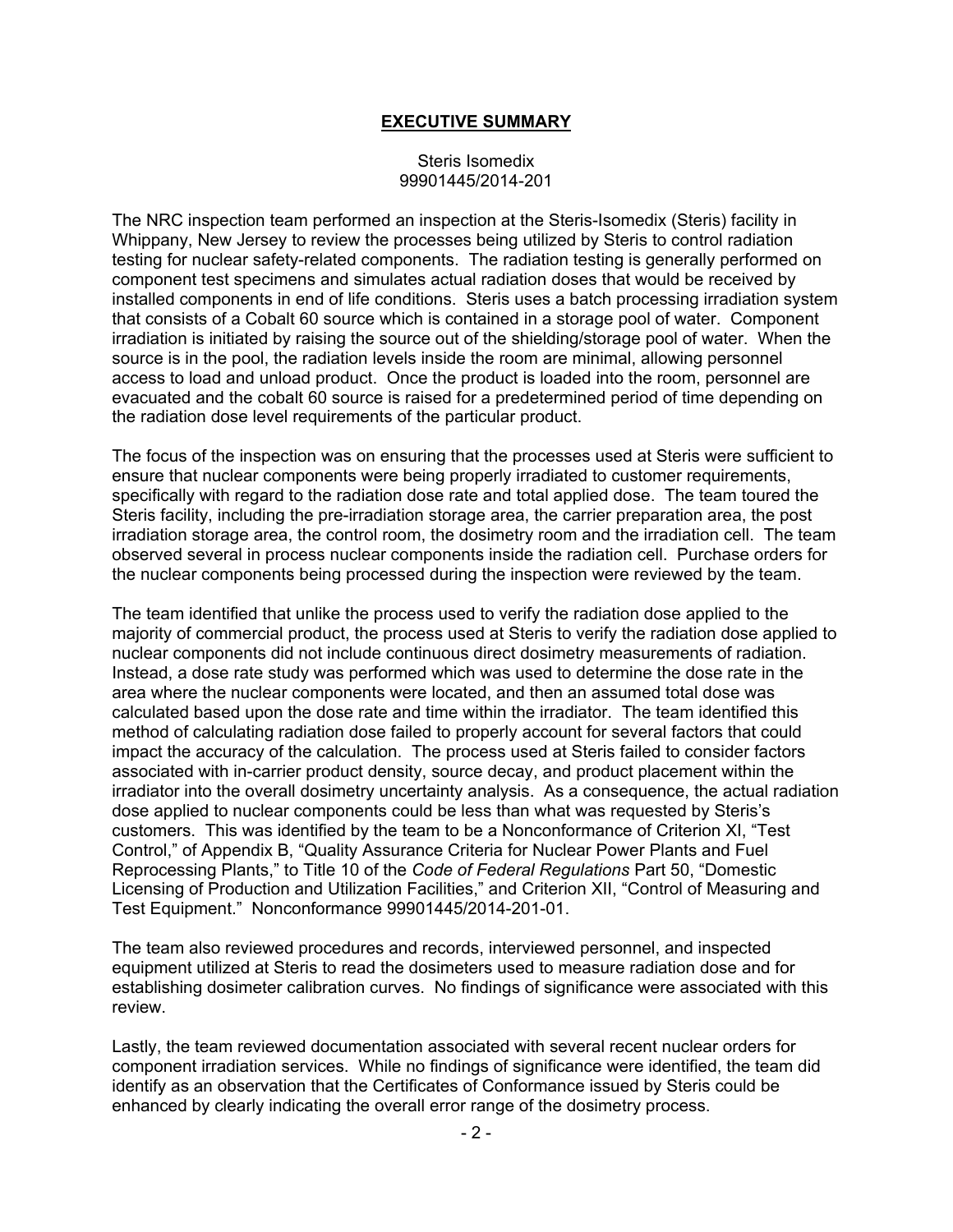# **REPORT DETAILS**

Steris-Isomedix performs radiation services for various industries. The large majority of product (medical devices, cosmetics, dried food product, etc.) irradiated at Steris is for sterilization/sanitization purposes. Steris also performs radiation aging services to the nuclear industry associated with the equipment qualification of nuclear safety-related components. Steris uses a batch processing irradiation system. The irradiator used at Steris consists of a Nordion model JS 8900 licensed for 4.6 Mega Curies of Cobalt 60. The cobalt source consists of two stainless steel racks of 12 modules containing 42 pencils each of Cobalt 60. In order to maintain uniform irradiation patterns and strength, source pencils are redistributed or replaced on an approximately annual basis. Component irradiation is initiated by raising the source rack assemblies out of the shielding/storage pool of water, which is contained inside a concrete lined room (the irradiator cell). When the source is in the pool, the radiation levels inside the irradiator cell are minimal, allowing personnel access to load and unload product. Once the product is loaded into the cell, personnel are evacuated and the cobalt 60 source is raised for a predetermined period of time depending on the radiation dose level requirements of the particular product.

The irradiator cell can be used to irradiate up to nine commercial product carriers, four off carrier commercial product dollies, three turn tables for commercial or component irradiation, one horizontal ceiling hung commercial product rack located above the water side of the source, and three vertical component ceiling irradiation racks located on the opposite side of the source.

#### 1. Measurement of Applied Radiation Dose

### a. Inspection Scope

The team reviewed the process used by Steris to measure the radiation dose applied to nuclear components. The focus of the inspection was on ensuring that the processes used at Steris were sufficient to ensure that nuclear components were being properly irradiated to customer requirements, specifically with regard to the radiation dose rate and total applied dose. The team toured the Steris facility, including the pre-irradiation storage area, the carrier preparation area, the post irradiation storage area, the control room, the dosimetry room, and the irradiation cell. The team observed several in process nuclear components inside the radiation cell. Purchase orders (POs) for the nuclear components being processed during the inspection were reviewed by the team. PO DL00043808, from Fluid Components International LLC to Steris was for the irraditation of three electrical enclosures. The PO invoked Appendix B to Title 10 of the *Code of Federal Regulations* (10 CFR) Part 50, ISO/ASTM 51276-02 and ISO/ASTM 51707-05 for determining dose and dose rate. The total dose requested was 233 Mega Rads at a dose rate not to exceed one Mega Rad per hour. PO 280034059, from Kenetrics, was for the irradiation of 50 coated steel panel samples. The total dose requested was 1100 Mega Rads at a dose rate not to exceed one Mega Rad per hour. The dose rate was later changed by the customer from a maximum to a minimum of 1 Mega Rad per hour.

The team also reviewed documentation associated with nuclear components that had been recently processed by Steris. PO 4500635691, from Fauske and Associates, was for the irradiation of Eaton starter coils. The requested dose was 10 megarads and the applied dose rate was not to exceed 0.5 megarads per hour. This material had been processed at Steris during the period of March 29-31, 2014.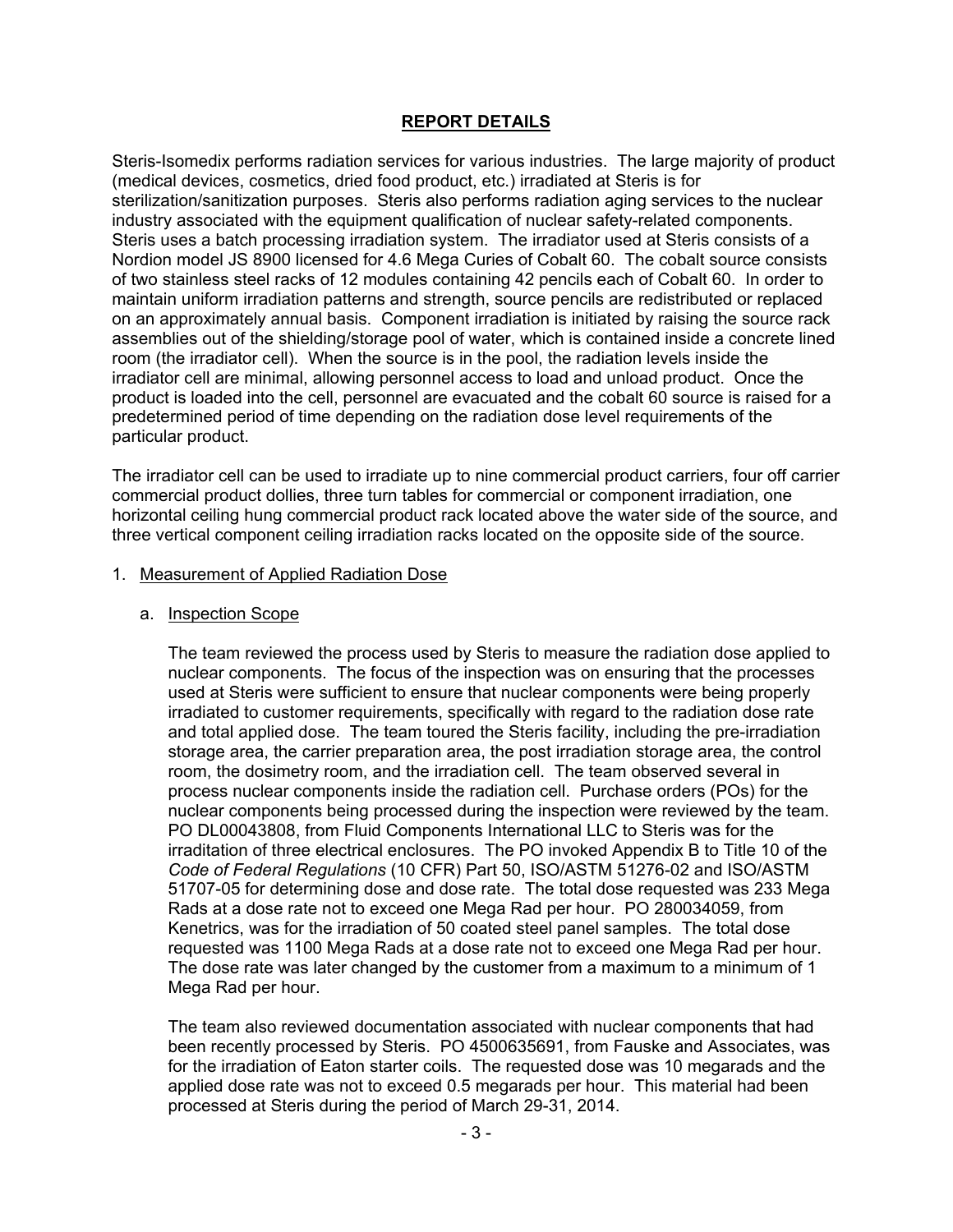#### b. Findings and Observations

The team identified that the majority of the commercial product irradiation at Steris is performed on carrier tracks and the radiation is directly measured via dosimetry. Commercial product is loaded outside the irradiator cell on carriers that are hung from tracks on the warehouse ceiling and then manually pushed into the irradiator cell. Inside the irradiator cell the carriers are hung from tracks that surround the Cobalt 60 source. Some commercial product is also processed "off carrier" in predetermined locations within the cell. Once all product is loaded into the cell, personnel leave the room, the cobalt 60 source is remotely raised, and the product is irradiated. A typical cycle time (the time from when the source is raised to when it is lowered) is a few hours. Usually commercial product is only left in the irradiator cell for one cycle. Once irradiated, the products are removed from the cell, and the process is repeated with new products.

Unlike how most commercial product is irradiated, for the nuclear components, the processing is usually done "off carrier." For the nuclear components, the components are placed in various locations within the irradiator cell, outside of the path of the commercial products. Since the large majority of product processed at Steris is commercial, the process is optimized for the efficient processing of that product and any nuclear components are processed in locations within the irradiator that do not interfere with the commercial product processing. In addition, the nuclear components often require larger radiation doses which are applied at lower dose rates that require multiple cycles.

The team reviewed the Steris procedures governing the exposure of components, PROC-00829 and PROC-00830. With regard to measuring the total accumulated radiation dose, PROC-00830 notes that commercial dosimetry systems do not exist for reliably measuring the accumulated dose above five Mega Rads, and that since most nuclear components require irradiation above five Mega Rads, that special techniques are required. PROC-00830 describes two general methods for determining total delivered dose, 1) cumulative dose measurements from a series of individual dosimeter measurements, or 2) through the use of dose rate and exposure duration. The Whippany facility uses the second method to determine component doses.

In this method, a dose study is performed by placing dosimeters near the components to be irradiated or a dummy component to determine the initial exposure rate at the irradiation location. The exposure used for the dose study is determined during the course of one or more irradiation cycles of commercial products. Using the dosimeter readings obtained from this one cycle, a dose rate is calculated for the given location, and then that dose rate is used to calculate the total time the component is required to stay in the irradiator to achieve the required dose based upon an extrapolation of the measured dose rate. Consequently, for the nuclear components, direct radiation measurements are not taken continuously for the entire time the components are being irradiated.

The team reviewed in detail the methodology used by Steris to perform the extrapolation and identified a number of concerns associated with this extrapolation process. First, the team determined that conditions inside the irradiator cell can change from cycle to cycle, and such changes can impact the dose rate at a given location. For example, the team determined that the dose rate at the locations inside the cell that are typically used for nuclear components can be affected by other product that is put inside the cell.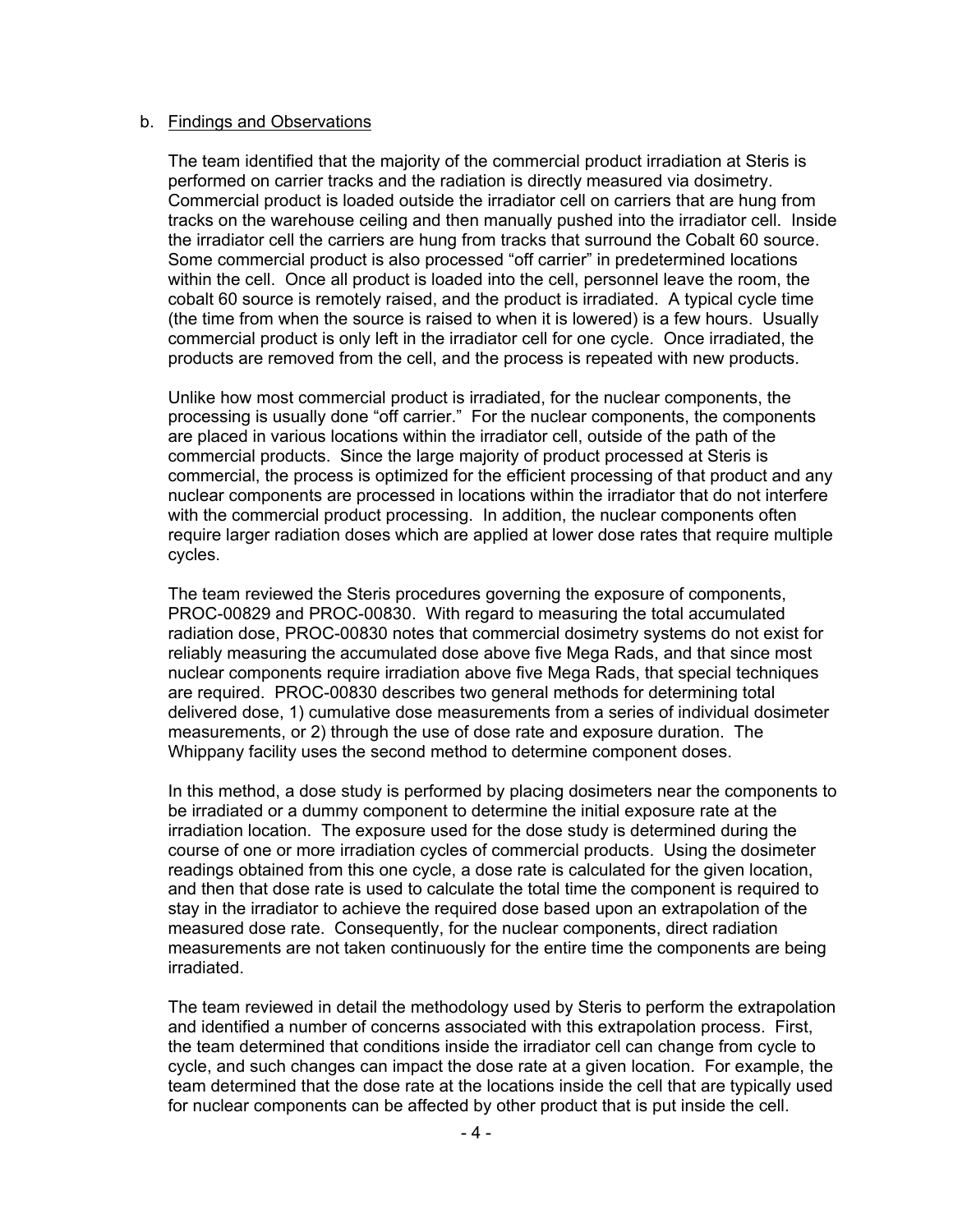During the inspection, the team observed nuclear components that were suspended from the cell ceiling at a location that could be partially shielded by the in-carrier product. The degree of shielding provided by the in-carrier product could vary over time, and from cycle to cycle depending on the density of the product contained in the carriers. Thus, the amount of shielding provided by the in-carrier product during the dose rate study could vary from that provided during subsequent irradiation cycles. A rough approximation of the effect of difference in shielding between minimally dense in-carrier product and dense in-carrier product was determined during the inspection to be approximately 10% for the location in question. This value was obtained during the inspection by placing dosimeters near several nuclear components that were being irradiated, placing low density product in the carriers, measuring the dose received, calculating a dose, and then repeating the process with high density product in the carriers. This factor was not previously considered in the Steris uncertainty analysis for the dosimetry system contained in "Technical Report on Analysis of Dosimetric Uncertainties for Routine Use of the Red 4034 Dosimetry System," dated June 28, 2013.

Secondly, the team identified that PROC-00830 does not require decay correction of the source during exposure of components and does not require a dose rate study at the end of the exposure. Steris personnel indicated that the source exposure rate decreases by approximately 1% per month. The team noted that at least one of the components undergoing irradiation required a radiation exposure duration of several months duration. As such, dose rates towards the end of the irradiation process for nuclear components could be significantly less than calculated.

Lastly, the team identified that Steris preforms calibration studies and generates specific calibration curves for the Harwell dosimeters used to measure dose. The calibration curves are generated for predetermined zones within the irradiation cell. A large part of the calibration study involves the placement of alternate dosimeters alongside the Harwell dosimeters in various locations within the predetermined zones. The intercomparison studies are performed at three month intervals. During the inspection, the team questioned the basis for including the ceiling rack location where the nuclear components were located within Zone A, which mainly encompasses areas on the floor surrounding the carriers. The team determined that no intercomparison studies were performed at this ceiling location, thus calling into question the appropriateness of using a Zone A calibration curve for this location.

The team reviewed Steris Procedure PROC-00045, which defines how zones are determined at Steris. The procedure states that statistically equivalent dose zones are defined as dose values that fall within one-half of the dosimetry system uncertainty reported at the 95% confidence level. Steris also produced an internal memo during the inspection, dated December 12, 2006, that discussed the appropriateness of combining the ceiling and Zone A areas. The memo concluded that it was acceptable to combine the zones until the next source loading. Also, the memo stated that the measured dose rates in the two areas differed by approximately 4.3%, which is greater than the one-half uncertainty values stated for the dosimetry system 6.5%. Consequently, the combination of zones did not appear to be appropriate. Also, the memo only allowed the combination of zones until the next source loading. Since the date of the memo, several source loadings have occurred but a reanalysis was not performed. During the inspection, Steris was not able to verify the appropriateness of using the Zone A curve for components being irradiated that were hung from the ceiling. This could potentially add an additional error term to the uncertainty analysis.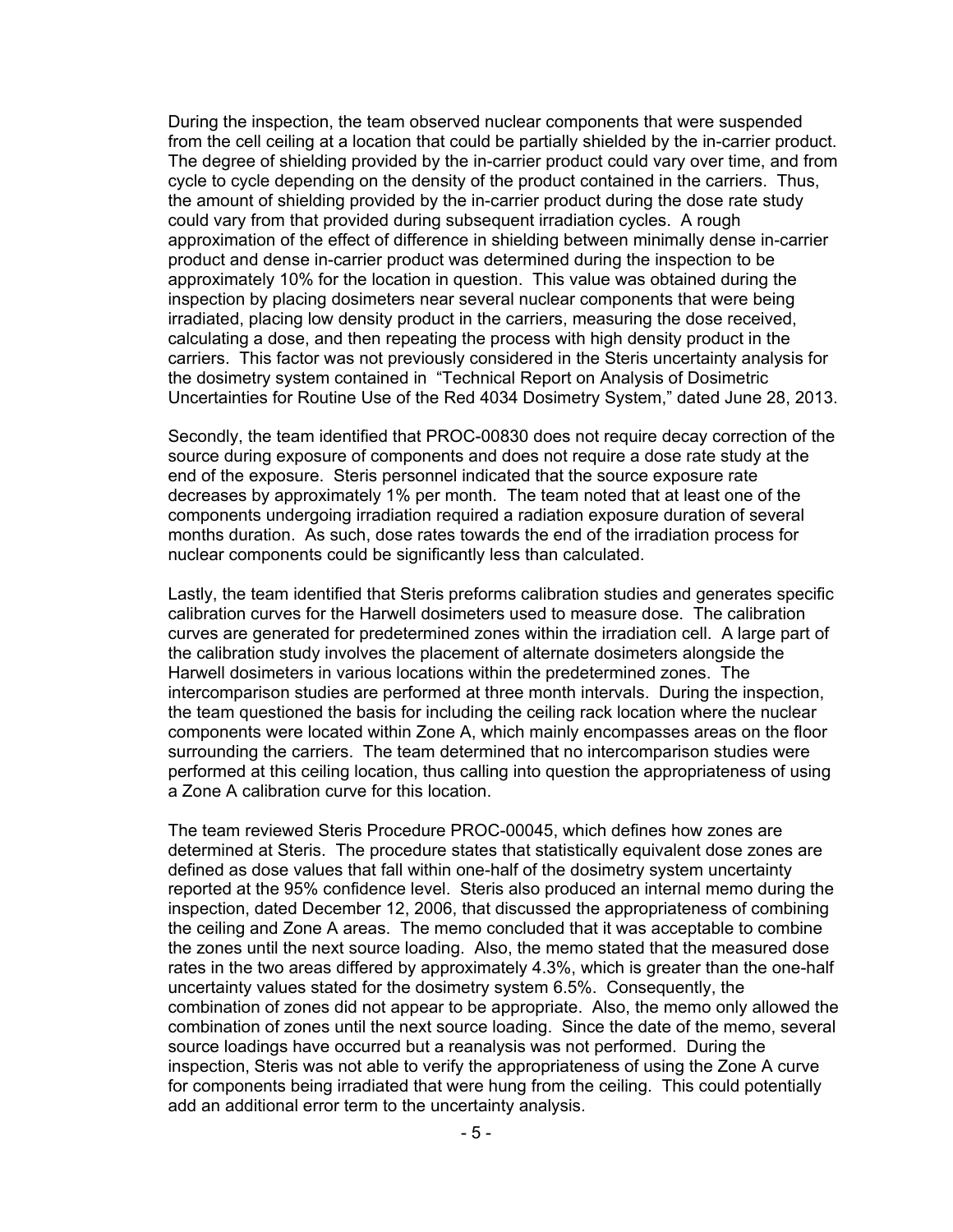In summary, the team identified that Steris had failed to properly account for issues associated with in-carrier product density, source decay, and product placement within the irradiator into its overall error analysis. As a consequence, the actual radiation dose applied to nuclear components could be less than what was requested by Steris's customers. This was identified by the team as a nonconformance of Criterion XI, "Test Control," of Appendix B, "Quality Assurance Criteria for Nuclear Power Plants and Fuel Reprocessing Plants," to 10 CFR Part 50, "Domestic Licensing of Production and Utilization Facilities," and Criterion XII, "Control of Measuring and Test Equipment." (Nonconformance 99901445/2014-201-01).

#### c. Conclusions

The team identified that Steris had failed to properly account for issues associated with in-carrier product density, source decay, and product placement within the irradiator into its overall error analysis. As a consequence, the actual radiation dose applied to nuclear components could be less than what was requested by Steris's customers. This was identified by team to be a Nonconformance of Criterion XI, "Test Control," of Appendix B, "Quality Assurance Criteria for Nuclear Power Plants and Fuel Reprocessing Plants," to Title 10 of the Code of Federal Regulations (10 CFR) Part 50, "Domestic Licensing of Production and Utilization Facilities," and Criterion XII, "Control of Measuring and Test Equipment."(Nonconformance 99901445/2014-201-01).

### 2. Calibration of Dosimetry System

### a. Scope

The team also reviewed procedures and records, interviewed personnel, and inspected equipment utilized at Steris to read the dosimeters used to measure radiation dose and for establishing dosimeter calibration curves.

The team determined that Steris uses a Harwell Red Perspex polymethylmethacrylate dosimeter, whose material changes opacity when exposed to gamma radiation. The change in opacity is measured at Steris with a Beckman model DU-640 Spectrophotometer. Since dosimeter thickness also effects opacity, the dosimeter thickness is measured with a Metralight MX Series laser micrometer. The team verified that both devices were currently calibrated and that periodic performance checks had been satisfactorily completed within the prescribed time frames. Steris staff stated that only one batch of dosimeters is used at a time. The Whippany facility is currently using Red 4034 batch MW dosimeters. The team confirmed that the Steris batch acceptance testing was documented on PROC-00077, Form 1, dated January 15, 2014.

Steris personnel stated that the calibration of the Whippany dosimetry system was accomplished by intercomparison exposures performed with a different, Alanine based type of dosimeter, provided by the Steris Chicago facility in accordance with provisions of PROC-00038. Temperature strips are used to monitor temperature near the dosimeter during irradiations. Any dosimeter coefficient of variation that exceeds 3% is evaluated using the outlier evaluation process. The Chicago office then performs intercomparisons with dosimeters that were irradiated to known values by the National Institute of Standards and Technology (NIST).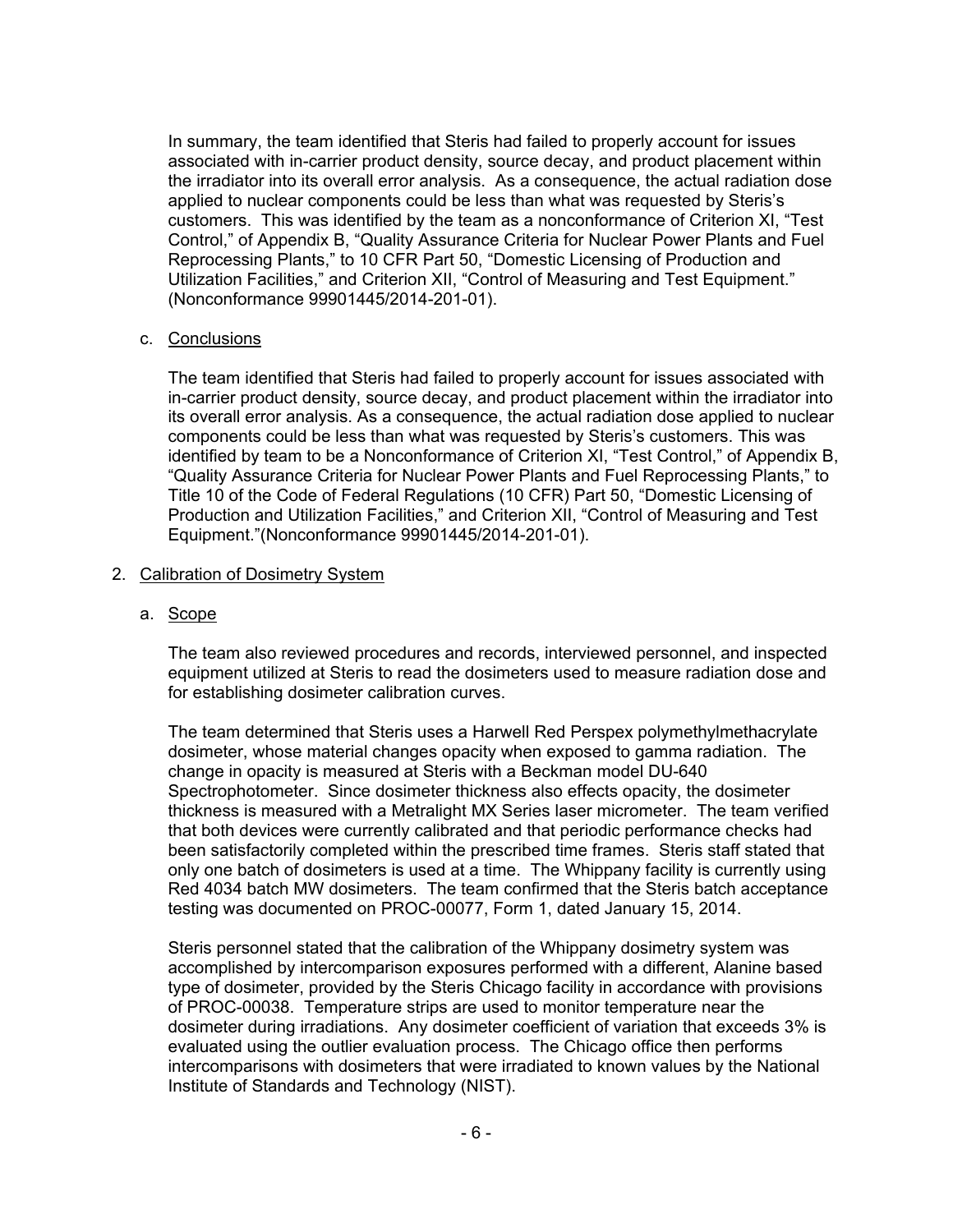The team identified that the opacity of the perspex material is dependent on pre-irradiation, irradiation, and post irradiation temperature effects. During the facility tour, the team observed that the post irradiation dosimeter reading station was monitored with a currently calibrated temperature strip chart recorder. Steris personnel stated that dosimeter pre-irradiation storage temperature is maintained at 15-25 °C, and is monitored with a calibrated strip chart recorder. Steris personnel also stated that temperature strips were used to assess product irradiation temperature during irradiations, as described in PROC-00038, such as during the quarterly intercomparison studies, following source redistribution, or for recalibration of an existing batch.

## b. Findings and Observations

No findings of significance were identified associated with this review.

### c. Conclusions

The team reviewed procedures and records, interviewed personnel, and inspected equipment utilized at Steris to read the dosimeters used to measure radiation dose. The team also reviewed records and procedures used at Steris to establish dosimeter calibration curves. No findings of significance were identified.

### 3. Review of Previously Supplied Certificates of Conformance

### a. Scope

The team reviewed P.O. 4500635691, from Fauske and Associates, for the irradiation of several Eaton starter coils. The PO required the application of a total dose of 10 Mega Rads at a dose rate not to exceed 0.5 Mega Rads per hour. This work had been recently completed at the time of the inspection.

#### b. Findings and Observations

The team reviewed Steris documentation that indicated that the starter coils were processed at Steris from March 29-31, 2014. The team identified that the Steris Certificate of Conformance (C of C) provided to Fauske indicated that the specimens were irradiated to a minimum of 10.003 Mega Rads, but the C of C did not address the 6.5% uncertainty number which Steris stated applies to all components. As such, the team was concerned that Steris customers may not be accounting for this uncertainty when specifying the requested radiation dose. In this particular case, it was not clear from review of the paperwork whether the 6.5% was factored into the total requested dose. The team identified as an observation that the C of Cs provided by Steris could be enhanced by clearly indicating the 6.5% error range in the stated dose applied.

No findings of significance were identified associated with this review.

## c. Conclusions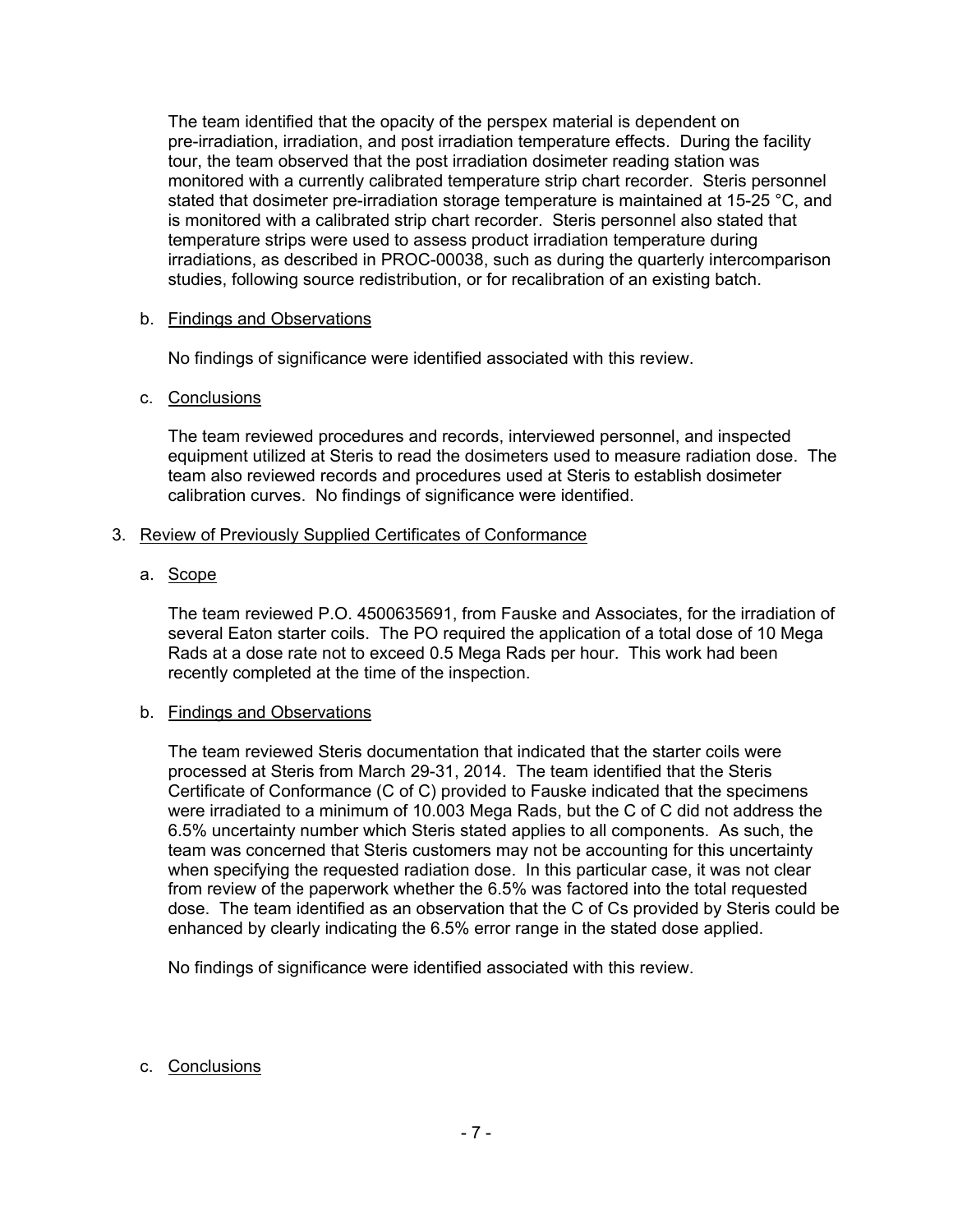The team reviewed purchase orders to Steris and related documentation for recent nuclear components sent to Steris for irradiation services. No findings of significance were identified but the team did identify that Steris could enhance their C of Cs by clearly indicating the applicable error range in the stated dose applied.

## **4. Entrance and Exit Meetings**

On April 1, 2014, the inspectors presented the inspection scope during an entrance meeting with Mr. Scott Comstock, Steris Whippany Plant Manager and other Steris personnel. On April 3, 2014, the inspectors presented the inspection results during an exit meeting with Mr. Bruce Dewart, Steris Vice President of Operations, and other Steris personnel.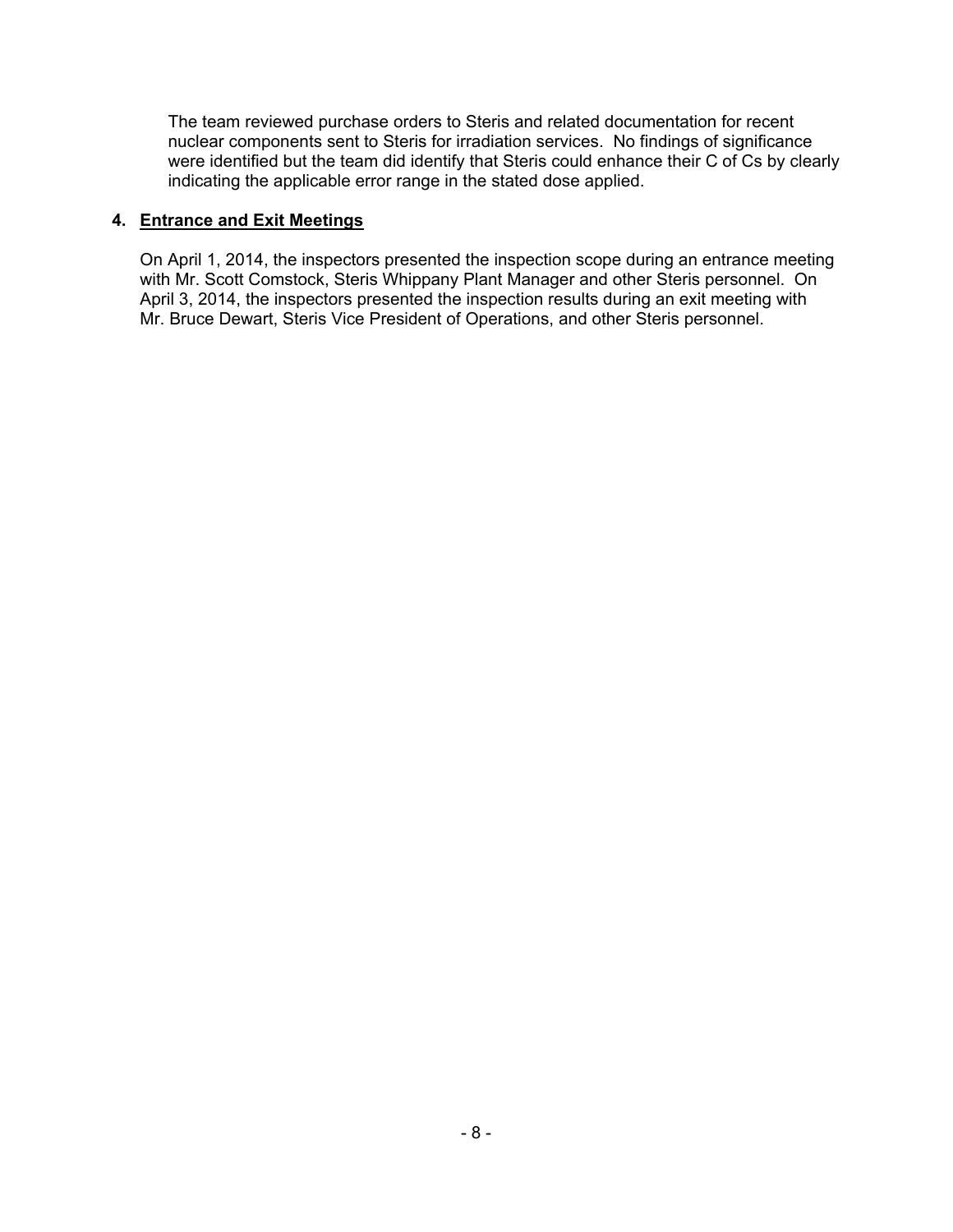# **ATTACHMENT**

# **1. PERSONS CONTACTED AND NRC STAFF INVOLVED**

| <b>Title</b><br><b>Name</b>         |                                             | <b>Affiliation</b>     | <b>Entrance</b> | <b>Exit</b> | <b>Interviewed</b> |
|-------------------------------------|---------------------------------------------|------------------------|-----------------|-------------|--------------------|
| Yais Geissler                       | <b>QC/RC Manager</b>                        | Steris-Whippany        | X               | X           | X                  |
| Chris Van<br>Koppen                 | Warehouse<br>Manager                        | Steris (Chester)       | X               | X           | X                  |
| Mark Thomas<br>(phone only)         | Director of Plant<br><b>Operations East</b> | Steris (Corporate)     |                 | X           |                    |
| <b>Scott Comstock</b>               | <b>Plant Manager</b>                        | Steris-Whippany        | X               | X           | X                  |
| Michael Ezzo<br>(phone only)        | Zone Director,<br><b>Quality Systems</b>    | Steris (Corporate)     |                 | X           |                    |
| <b>Bruce Dewart</b><br>(phone only) | <b>Vice President</b><br>Operations         | Steris (Corporate)     |                 | X           |                    |
| David Snyder                        | QS/RC Regional<br>Manager                   | Steris (Chester)       | X               | X           | X                  |
| Ronald LaVera                       | Inspector                                   | <b>NRC</b>             | X               | X           | X                  |
| Jeffrey Jacobson                    | <b>Inspection Team</b><br>Leader            | <b>NRC</b>             | X               | X           | X                  |
| Jack Tway                           | Observer                                    | State of New<br>Jersey | X               |             |                    |

## **2. INSPECTION PROCEDURES USED:**

IP 43002, "Routine Inspections of Nuclear Vendors" IP 43004, "Inspection of Commercial-Grade Dedication Programs" IP 36100, "Inspection of 10 CFR Part 21 and Programs for Reporting Defects and Noncompliance"

## **3. ITEMS OPENED, CLOSED, AND DISCUSSED:**

| Item Number          | Status      | Type       | Description           |
|----------------------|-------------|------------|-----------------------|
| 99901445/2014-201-01 | <b>OPFN</b> | <b>NON</b> | Criterion XII and XII |

## **4. DOCUMENTS REVIEWED:**

Documents Reviewed:

- Beckman-Coulter DU Series 600 Spectrophotometer Operational Qualification 3 # 718208AD November 2009, for Model DU 640 serial number 4324039
- Beckman DU Series 600 Spectrophotometer Operating Instructions
- Steris Isomedix Services Daily/Weekly Verification Beckman DU-640 S/N 4324039
- "Technical Report on Analysis of Dosimetric Uncertainties for Routine Use of the Red 4034 Dosimetry System," dated June 28, 2013
- PROC-01067 Form 1 "Transit Dose Setup & Summary Report," dated 19 October 2012
- PROC-00010 Revision 7 "Equipment Operation", Effective Date 31 January 2013